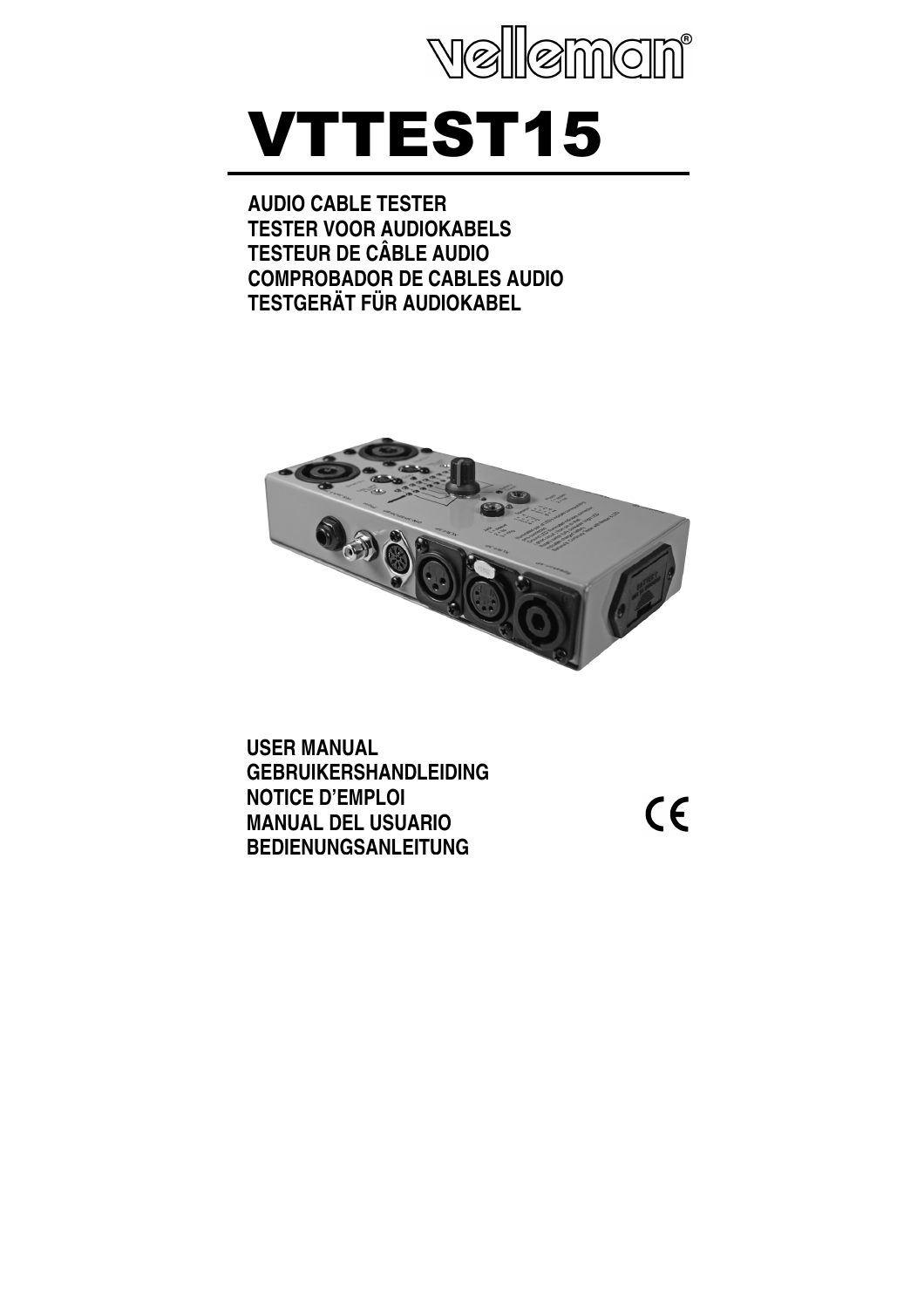# **VTTEST15 – AUDIO CABLE TESTER**

#### **1. Introduction**

#### **To all residents of the European Union**

#### **Important environmental information about this product**

- This symbol on the device or the package indicates that disposal of the device after its
	- lifecycle could harm the environment.
- Do not dispose of the unit (or batteries) as unsorted municipal waste; it should be taken to a specialized company for recycling.

This device should be returned to your distributor or to a local recycling service.

Respect the local environmental rules.

**If in doubt, contact your local waste disposal authorities.** 

Thank you for choosing Velleman! Please read the manual thoroughly before bringing this device into service. If the device was damaged in transit, don't install or use it and contact your dealer.

#### **2. Use**

Turn the rotary switch fully clockwise to test the strength of a battery. The battery LED will light bright green if the internal battery is fully charged.

Plug one end of the cable into the appropriate jack on the left side of your **VTTEST15**. Plug the other end of the cable into the appropriate jack on the right. Now, set the rotary switch to "1" to test the connection of contact "1" on the plug inserted into the left. If there is a connection, the green LED will light below "1" while a yellow LED will light above the contact of the plug connected to the right. If no LED lights, there is no connection: the left connection will either be floating or open. Set the rotary switch to "2" to test contact "2" etc. until all contacts have been checked. If the GROUND LED lights, there is a connection between the corresponding contacts and the chassis.

To test a cable with banana plugs, just plug each end of the cable into the banana jacks. The LED will light and the unit will beep if there is a connection between the plugs. These jacks can also be used for continuity tests using two probe leads.

| Jack       | <b>Speakon®</b> |          | <b>Phono</b> |
|------------|-----------------|----------|--------------|
| $=$ Sleeve | $= -1$          | $5 = -3$ | $=$ Screen   |
| $2 = Tip$  | $2 = +1$        | $6 = +3$ | $2 = Hot$    |
| $3 =$ Ring | $3 = -2$        | $7 = -4$ |              |
|            | $= +2$          | $8 = +4$ |              |

| 1/4" TS Mono to 1/4" Mono           |                                           | 1/4" TRS to 1/4" TRS                    |                          |  |
|-------------------------------------|-------------------------------------------|-----------------------------------------|--------------------------|--|
| 1 Sleeve                            | 1 Sleeve, 3 Ring                          | 1 Sleeve                                | 1 Sleeve, 3 Ring         |  |
| 2 Tip                               | 2 Tip                                     | 2 Tip                                   | 2 Tip                    |  |
| 3 Ring                              | 1 Sleeve, 3 Ring<br>(shorted with sleeve) | 3 Ring                                  | 1 Sleeve, 3 Ring         |  |
| <b>XLR Balanced to XLR Balanced</b> |                                           | <b>XLR Unbalanced to XLR Unbalanced</b> |                          |  |
| Pin 1                               | Pin 1                                     | Pin 1                                   | Pin 1, Pin 3             |  |
| Pin 2                               | Pin <sub>2</sub>                          | Pin 2                                   | Pin <sub>2</sub>         |  |
| Pin 3                               | Pin 3                                     | Pin 3                                   | Pin 1, Pin 3             |  |
|                                     | 1/4" TS Mono to XLR Unbalanced            |                                         | 1/4" TRS to XLR Balanced |  |
| 1 Sleeve                            | Pin 1, Pin 3                              | 1 Sleeve                                | Pin 1                    |  |
| 2 Tip                               | Pin 2                                     | 2 Tip                                   | Pin 2                    |  |
| 3 Ring                              | Pin 1, Pin 3<br>(shorted with sleeve)     | 3 Ring                                  | Pin 3                    |  |

**VTTEST15** - 2 - VELLEMAN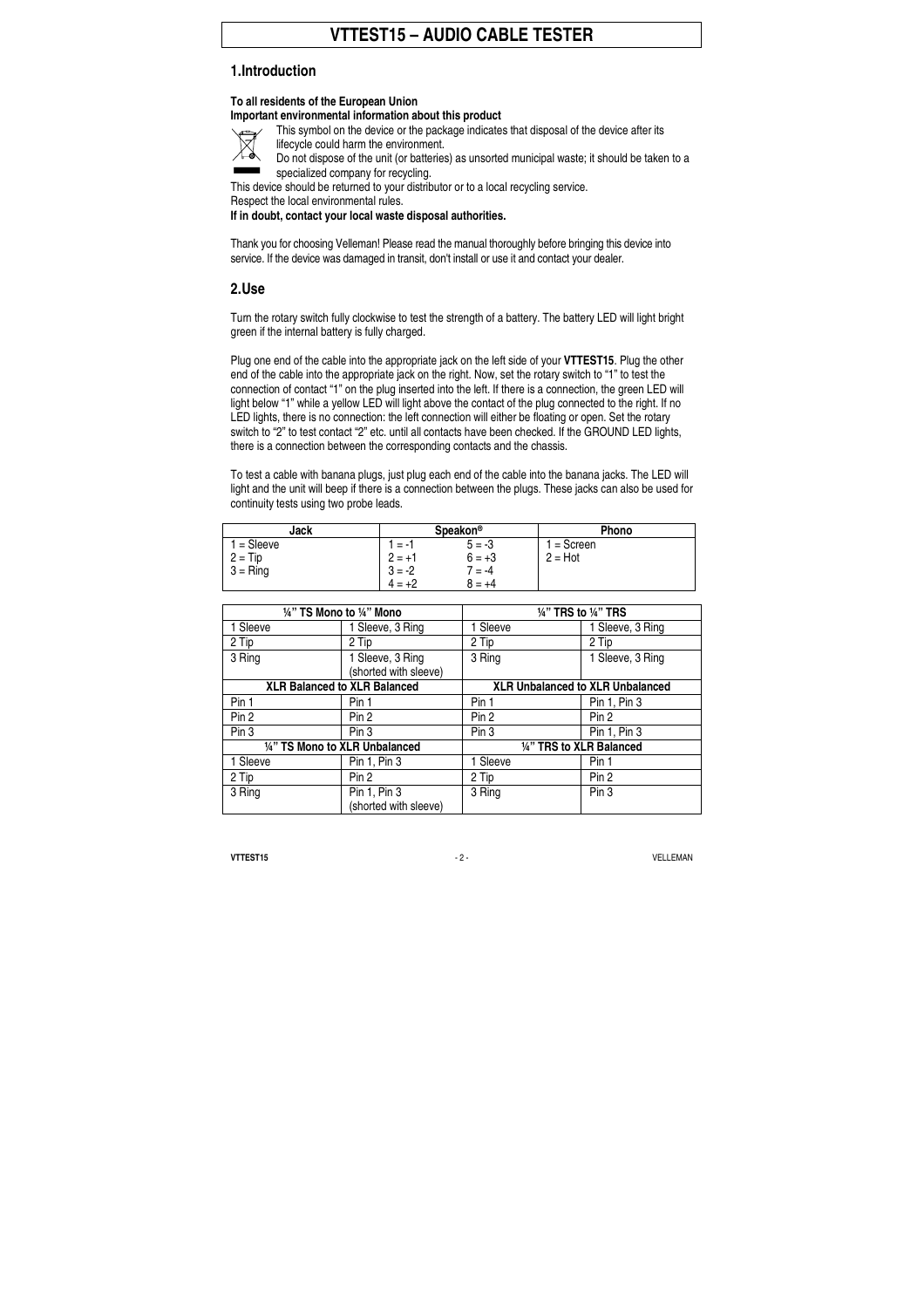#### **3. Technical Specifications**

Total Weight 900g

Power Supply 1 x 9V E-block (order code **6LR61**, incl.) Dimensions 120 x 210 x 70mm

**For more info concerning this product, please visit our website www.velleman.eu. The information in this manual is subject to change without prior notice.** 

# **VTTEST15 – TESTER VOOR AUDIOKABELS**

#### **1. Inleiding**

#### **Aan alle ingezetenen van de Europese Unie**

**Belangrijke milieu-informatie betreffende dit product**  Dit symbool op het toestel of de verpakking geeft aan dat, als het na zijn levenscyclus wordt

weggeworpen, dit toestel schade kan toebrengen aan het milieu.  $\boxtimes$ 

Gooi dit toestel (en eventuele batterijen) niet bij het gewone huishoudelijke afval; het moet bij een gespecialiseerd bedrijf terechtkomen voor recyclage.

U moet dit toestel naar uw verdeler of naar een lokaal recyclagepunt brengen.

Respecteer de plaatselijke milieuwetgeving.

#### **Hebt u vragen, contacteer dan de plaatselijke autoriteiten inzake verwijdering.**

Dank u voor uw aankoop! Lees deze handleiding grondig voor u het toestel in gebruik neemt. Werd het toestel beschadigd tijdens het transport, installeer het dan niet en raadpleeg uw dealer.

# **2. Gebruik**

Draai de draaiknop volledig naar rechts om de batterij te testen. De groene led voor de batterij licht op wanneer de batterij volledig is geladen.

Steek een kabeleinde in de gepaste aansluiting aan de linkerzijde van uw **VTTEST15**. Steek het andere kabeleinde in de gepaste aansluiting aan de rechterkant. Plaats nu de knop op '1' om de aansluiting met contact '1' op de plug links te testen. Is er een aansluiting, dan zal de groene led onder '1' oplichten terwijl de gele led oplicht boven het contactpunt van de plug rechts. Licht geen enkele led op, dan is er geen aansluiting. De aansluiting links is dan open. Plaats de draaiknop vervolgens op '2' om contactpunt '2' te testen, enz. tot u alle contactpunten hebt getest. Licht de GROUND-led op, dan is er aansluiting tussen de overeenkomstig contacten en de behuizing.

Om een kabel met banaanpluggen te testen, steek elk kabeleinde in de banaaningangen. De led licht op en het toestel zal een geluidssignaal voortbrengen als er een aansluiting tussen de pluggen is. Deze ingangen kunnen ook gebruikt worden om de continuïteit te testen met behulp van sondes.

| Jack                    | Speakon <sup>®</sup> |                      | <b>Phono</b>                   |
|-------------------------|----------------------|----------------------|--------------------------------|
| $1 = Huls$<br>$2 = Tip$ | $1 = -1$<br>$2 = +1$ | $5 = -3$<br>$6 = +3$ | $1 =$ Afscherming<br>$2 = Hot$ |
| $3 =$ Ring              | $3 = -2$             | $7 = -4$             |                                |
|                         | $4 = +2$             | $8 = +4$             |                                |

| $\frac{1}{4}$ " TS mono naar $\frac{1}{4}$ " mono |                                           | $\frac{1}{4}$ " TRS naar $\frac{1}{4}$ " TRS |                |  |
|---------------------------------------------------|-------------------------------------------|----------------------------------------------|----------------|--|
| 1 Huls                                            | 1 Huls, 3 Rina                            | 1 Huls                                       | 1 Huls, 3 Ring |  |
| 2 Tip                                             | 2 Tip                                     | 2 Tip                                        | 2 Tip          |  |
| 3 Ring                                            | 1 Huls, 3 Ring<br>(kortsluiting met huls) | 3 Ring                                       | 1 Huls, 3 Ring |  |

**VTTEST15** VELLEMAN CHARGES AND RESERVE THE SERVE AND RESERVE THE SERVER OF STATISTIC SERVER AND RESERVE THE SERVER OF STATISTICS OF SERVER AND RESERVE THE SERVER OF STATISTICS OF SERVER AND RESERVE THE SERVER OF STATISTIC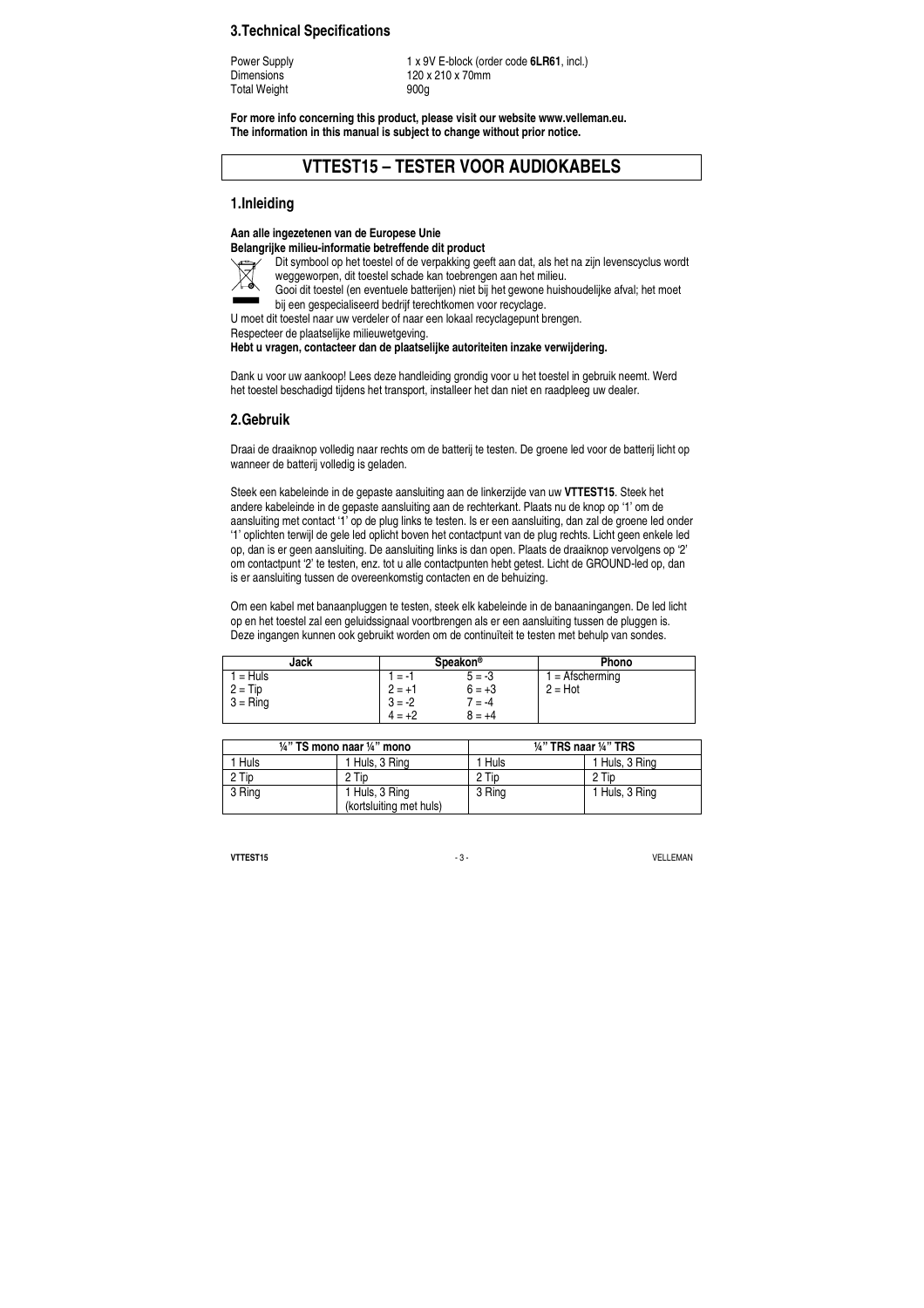| XLR gebalanceerd naar XLR gebalanceerd  |                                         | XLR niet-gebalanceerd naar XLR niet-<br>qebalanceerd |              |  |
|-----------------------------------------|-----------------------------------------|------------------------------------------------------|--------------|--|
| Pin 1                                   | Pin 1                                   | Pin 1                                                | Pin 1, Pin 3 |  |
| Pin 2                                   | Pin 2                                   | Pin 2                                                | Pin 2        |  |
| Pin <sub>3</sub>                        | Pin <sub>3</sub>                        | Pin <sub>3</sub>                                     | Pin 1, Pin 3 |  |
| 1/4" TS mono naar XLR niet-gebalanceerd |                                         | 1/4" TRS naar XLR gebalanceerd                       |              |  |
| 1 Huls                                  | Pin 1, Pin 3                            | 1 Huls                                               | Pin 1        |  |
| 2 Tip                                   | Pin 2                                   | 2 Tip                                                | Pin 2        |  |
| 3 Ring                                  | Pin 1, Pin 3<br>(kortsluiting met huls) | 3 Ring                                               | Pin 3        |  |

#### **3. Technische specificaties**

Gewicht 900g

Voeding 1 x 9V E-blok (ordercode **6LR61**, meegelev.)<br>Afmetingen 120 x 210 x 70mm 120 x 210 x 70mm

**Voor meer informatie omtrent dit product, zie www.velleman.eu. De informatie in deze handleiding kan te allen tijde worden gewijzigd zonder voorafgaande kennisgeving.** 

# **VTTEST15 – TESTEUR DE CÂBLE AUDIO**

### **1. Introduction**

#### **Aux résidents de l'Union européenne**

**Des informations environnementales importantes concernant ce produit** 

Ce symbole sur l'appareil ou l'emballage indique que l'élimination d'un appareil en fin de vie peut polluer l'environnement.

Ne pas jeter un appareil électrique ou électronique (et des piles éventuelles) parmi les

déchets municipaux non sujets au tri sélectif ; une déchèterie traitera l'appareil en question. Renvoyer les équipements usagés à votre fournisseur ou à un service de recyclage local. Il convient de respecter la réglementation locale relative à la protection de l'environnement. **En cas de questions, contacter les autorités locales pour élimination.** 

Nous vous remercions de votre achat ! Lire la présente notice attentivement avant la mise en service de l'appareil. Si l'appareil a été endommagé pendant le transport, ne pas l'installer et consulter votre revendeur.

#### **2. Emploi**

Tourner le bouton rotatif complètement vers la droite pour tester la pile. La LED verte de la pile s'allume si la pile est entièrement chargée.

Brancher une fiche sur la connexion appropriée sur le côté gauche de votre **VTTEST15**. Brancher l'autre fiche sur la connexion appropriée sur le côté droit. À présent, placer le bouton rotatif sur « 1 » pour tester la connexion du contact « 1 » sur la fiche insérée dans la connexion gauche. S'il y a connexion, la LED verte sous « 1 » s'allume et la LED jaune correspondant au contact de la fiche insérée dans la connexion droite s'allume. Si aucune LED ne s'allume, il n'y pas de connexion. Placer le bouton rotatif sur « 2 » pour tester le contact « 2 », etc. jusqu'à ce que tous les contacts soient testés. Si la LED « GROUND » s'allume, il y a connexion entre le contact correspondant et le boîtier.

Pour tester des câbles avec des fiches banane, brancher chaque fiche dans une prise banane. La LED s'allume et l'appareil émettra un signal sonore en cas de connexion entre les fiches. Utiliser les prises banane pour tester la continuité à l'aide des deux sondes.

**VTTEST15** VELLEMAN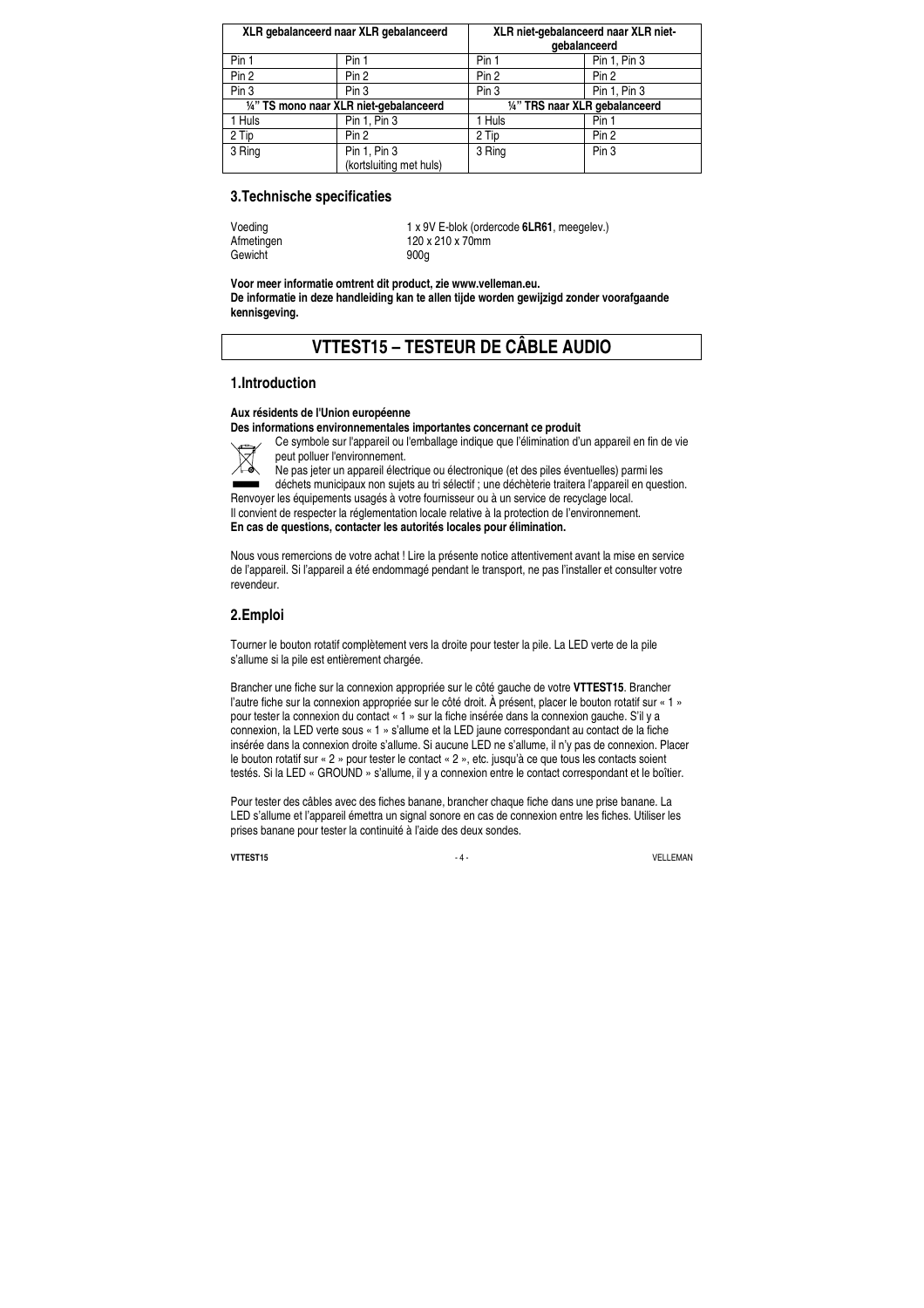| Jack                                               |                                                     | Speakon <sup>®</sup>                      |                                  | Phono          |                                      |
|----------------------------------------------------|-----------------------------------------------------|-------------------------------------------|----------------------------------|----------------|--------------------------------------|
| $1 = \text{Manche}$<br>$2 =$ Pointe<br>$3 =$ Baque |                                                     | $1 = -1$<br>$2 = +1$<br>$3 = -2$          | $5 = -3$<br>$6 = +3$<br>$7 = -4$ | $1 = Blindage$ | $2 = Point$ chaud                    |
|                                                    |                                                     | $4 = +2$                                  | $8 = +4$                         |                |                                      |
| 1/4" TS mono vers 1/4" mono                        |                                                     |                                           | 14" TRS vers 14" TRS             |                |                                      |
| 1 Manche                                           |                                                     | 1 Manche, 3 Ring                          | 1 Manche                         |                | 1 Manche, 3 Ring                     |
| 2 Pointe                                           | 2 Pointe                                            |                                           | 2 Pointe                         |                | 2 Pointe                             |
| 3 Bague                                            | 1 Manche, 3 Bague<br>(court-circuit avec<br>manche) |                                           | 3 Bague                          |                | 1 Manche, 3 Bague                    |
| XLR symétrique vers XLR symétrique                 |                                                     |                                           |                                  |                | XLR asymétrique vers XLR asymétrique |
| Broche 1                                           | Broche 1                                            |                                           | Broche 1                         |                | Broche 1, Broche 3                   |
| Broche 2                                           | Broche 2                                            |                                           | Broche 2                         |                | Broche 2                             |
| Broche 3                                           | Broche 3                                            |                                           | Broche 3                         |                | Broche 1, Broche 3                   |
| 1/4" TS mono vers XLR asymétrique                  |                                                     |                                           | 1/4" TRS vers XLR symétrique     |                |                                      |
| 1 Manche                                           |                                                     | Broche 1, Broche 3                        | 1 Manche                         |                | Broche 1                             |
| 2 Pointe                                           | Broche 2                                            |                                           | 2 Pointe                         |                | Broche 2                             |
| 3 Bague                                            | manche)                                             | Broche 1, Broche 3<br>(court-circuit avec | 3 Bague                          |                | Broche 3                             |

# **3. Spécifications techniques**

| Alimentation |  |
|--------------|--|
| Dimensions   |  |
| Poids        |  |

1 pile 9V type E (référence **6LR61**, incl.) 120 x 210 x 70mm Poids 900g

**Pour plus d'information concernant cet article, visitez notre site web www.velleman.eu. Toutes les informations présentées dans cette notice peuvent être modifiées sans notification préalable.** 

# **VTTEST15 – COMPROBADOR DE CABLES AUDIO**

#### **1. Introducción**

#### **A los ciudadanos de la Unión Europea**

**Importantes informaciones sobre el medio ambiente concerniente este producto** 

- Este símbolo en este aparato o el embalaje indica que, si tira las muestras inservibles, podrían dañar el medio ambiente.  $\boxtimes$ 
	- No tire este aparato (ni las pilas eventuales) en la basura doméstica; debe ir a una empresa especializada en reciclaje. Devuelva este aparato a su distribuidor o a la unidad de reciclaje local.
- Respete las leyes locales en relación con el medio ambiente.

**Si tiene dudas, contacte con las autoridades locales para residuos.** 

¡Gracias por haber comprado el **VTTEST15**! Lea atentamente las instrucciones del manual antes de usarlo. Si el aparato ha sufrido algún daño en el transporte, no lo conecte a la red y póngase en contacto con su distribuidor.

### **2. Uso**

Gire el botón giratorio completamente hacia la derecha para comprobar la pila. El LED verde de la pila se ilumina si la pila está completamente cargada.

**VTTEST15** VELLEMAN USE A SERVE AND STRUCK A SERVE A SERVE AND STRUCK A SERVER AND STRUCK A SERVER AND STRUCK A SERVER AND STRUCK A SERVER AND STRUCK A SERVER AND STRUCK A SERVER AND STRUCK A SERVER AND STRUCK A SERVER AND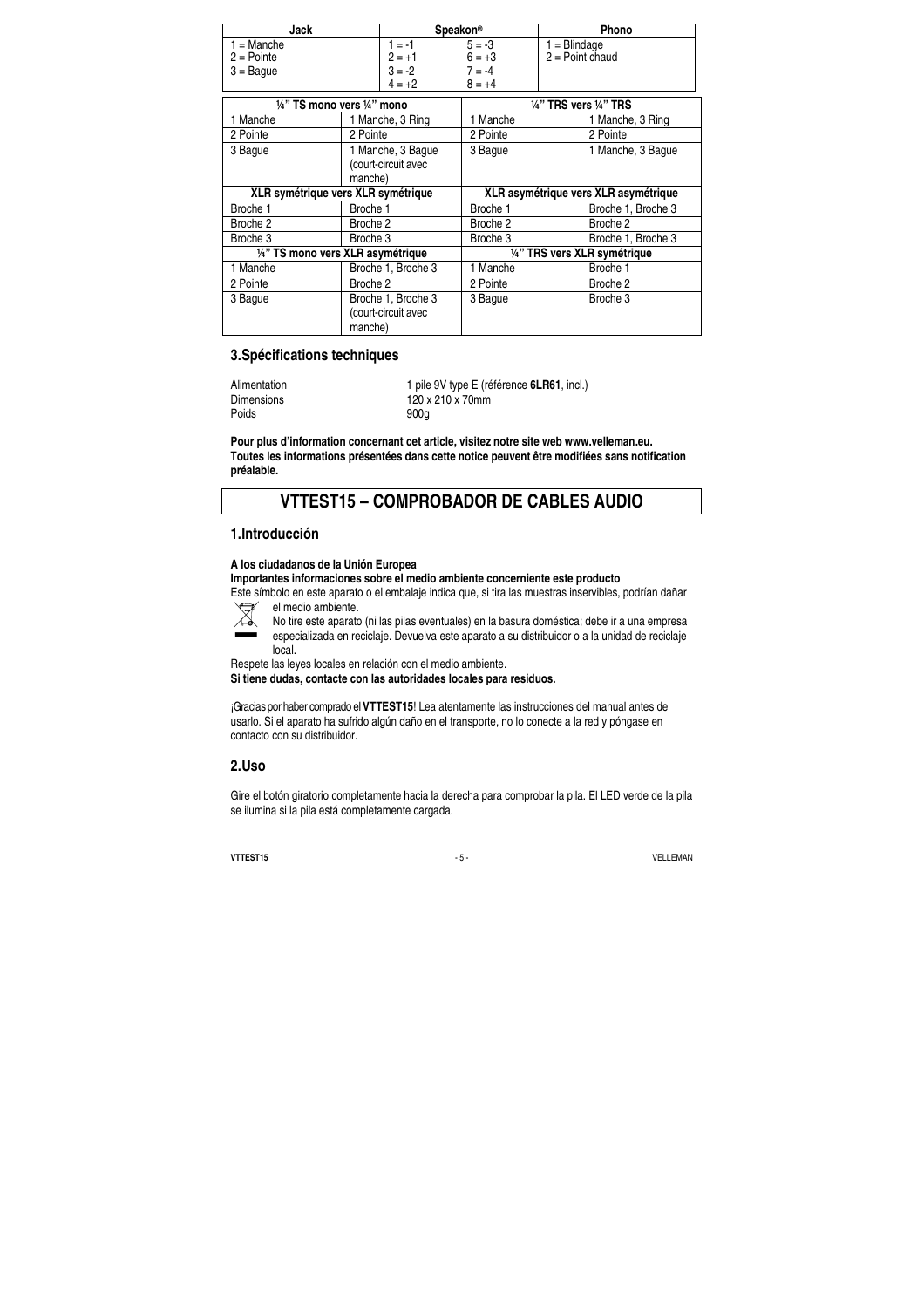Conecte un conector a la conexión adecuada del lado izquierdo del **VTTEST15**. Conecte el otro conector a la conexión adecuada del lado derecho. Ahora, ponga el botón giratorio en la posición "1" para comprobar la conexión del contacto "1" del conector introducido en la conexión izquierda. Si hay una conexión, el LED verde bajo "1" se ilumina y el LED amarillo se ilumina encima del contacto del conector derecho. Si ningún LED se ilumina, no hay conexión. Ponga el botón giratorio en la posición "2" para comprobar el contacto "2" etc. hasta que todos los contactos hayan sido comprobados. Si el LED "GROUND" se ilumina, hay una conexión entre el contacto correspondiente y la caja.

Para comprobar cables con conector banana, conecte cada conector a una entrada de banana. El LED se ilumina y el aparato emitirá una señal en caso de conexión entre los conectores. Utilice las entradas banana para comprobar la continuidad con la ayuda de las dos sondas.

| Jack         | <b>Speakon®</b> |          | Phono              |
|--------------|-----------------|----------|--------------------|
| 1 = Manga    | 1 = -1          | $5 = -3$ | $1 = Blindaie$     |
| $2 =$ Punta  | $2 = +1$        | $6 = +3$ | 2 = Punta caliente |
| $3 =$ Anillo | $3 = -2$        | $7 = -4$ |                    |
|              | $4 = +2$        | $8 = +4$ |                    |

| $\frac{1}{4}$ " TS mono a $\frac{1}{4}$ " mono |                                   | $\frac{1}{4}$ " TRS a $\frac{1}{4}$ " TRS |                            |  |
|------------------------------------------------|-----------------------------------|-------------------------------------------|----------------------------|--|
| 1 Funda                                        | 1 Funda, 3 Anillo                 | 1 Funda                                   | 1 Funda, 3 Ring            |  |
| 2 Punta                                        | 2 Punta                           | 2 Punta                                   | 2 Punta                    |  |
| 3 Anillo                                       | 1 Funda, 3 Anillo                 | 3 Anillo                                  | 1 Funda, 3 Anillo          |  |
|                                                | (cortocircuite con funda)         |                                           |                            |  |
| XLR equilibrado a XLR equilibrado              |                                   | XLR equilibrado a XLR no equilibrado      |                            |  |
| Polo 1                                         | Polo 1                            | Polo 1                                    | Polo 1, Polo 3             |  |
| Polo <sub>2</sub>                              | Polo 2                            | Polo <sub>2</sub>                         | Polo <sub>2</sub>          |  |
| Polo 3                                         | Polo 3                            | Polo 3                                    | Polo 1, Polo 3             |  |
|                                                | 1/4" TS mono a XLR no equilibrado |                                           | 1/4" TRS a XLR equilibrado |  |
| 1 Funda                                        | Polo 1, Polo 3                    | 1 Funda                                   | Polo 1                     |  |
| 2 Punta                                        | Polo 2                            | 2 Punta                                   | Polo 2                     |  |
| 3 Anillo                                       | Polo 1, Polo 3                    | 3 Anillo                                  | Polo 3                     |  |
|                                                | (cortocircuite con funda)         |                                           |                            |  |

# **3. Especificaciones**

Peso 900g

Alimentación 1 pila 9V (referencia **6LR61**, incl.)<br>Dimensiones 120 x 210 x 70mm 120 x 210 x 70mm

**Para más información sobre este producto, visite nuestra página web www.velleman.eu. Se pueden modificar las especificaciones y el contenido de este manual sin previo aviso.** 

# **VTTEST15 – TESTGERÄT FÜR AUDIOKABEL**

#### **1. Einführung**

**An alle Einwohner der Europäischen Union** 

#### **Wichtige Umweltinformationen über dieses Produkt**

Dieses Symbol auf dem Produkt oder der Verpackung zeigt an, dass die Entsorgung dieses Produktes nach seinem Lebenszyklus der Umwelt Schaden zufügen kann.

 $\boxtimes$ 

Entsorgen Sie die Einheit (oder verwendeten Batterien) nicht als unsortiertes Hausmüll; die Einheit oder verwendeten Batterien müssen von einer spezialisierten Firma zwecks Recycling entsorgt werden.

Diese Einheit muss an den Händler oder ein örtliches Recycling-Unternehmen retourniert werden. Respektieren Sie die örtlichen Umweltvorschriften.

**Falls Zweifel bestehen, wenden Sie sich für Entsorgungsrichtlinien an Ihre örtliche Behörde.** 

**VTTEST15** VELLEMAN CHARGES OF A SERIES OF A SERIES OF A SERIES OF A SERIES OF A SERIES OF A SERIES OF A SERIES